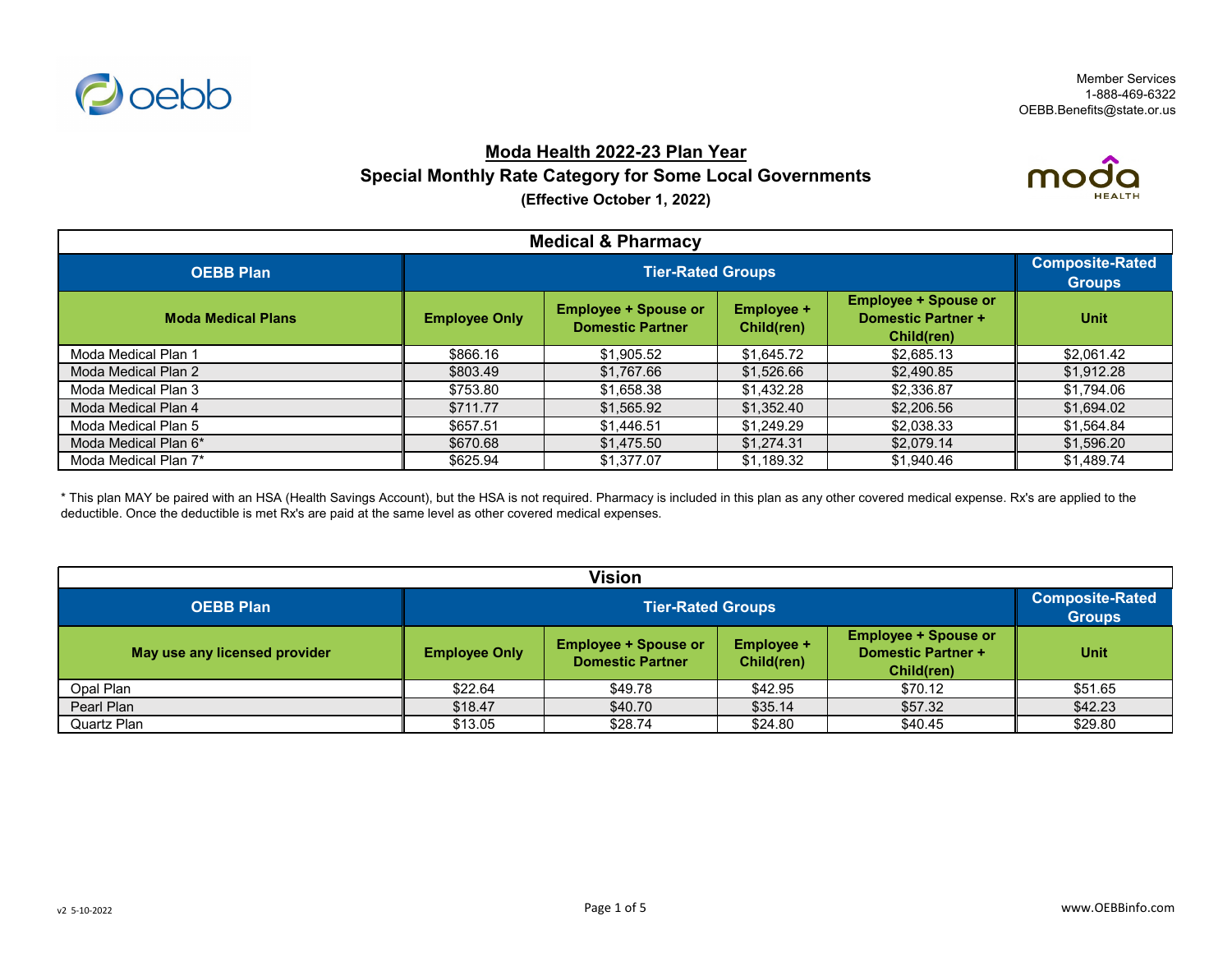

#### **Moda Health/Delta Dental 2022-23 Plan Year**

### **Special Monthly Rate Category for Some Local Governments**

**(Effective October 1, 2022)**

Δ DELTA DENTAL'

| <b>Dental and Orthodontia</b>                                       |                      |                                                        |                                 |                                                                        |             |  |
|---------------------------------------------------------------------|----------------------|--------------------------------------------------------|---------------------------------|------------------------------------------------------------------------|-------------|--|
| <b>OEBB Plan</b>                                                    |                      | <b>Tier-Rated Groups</b>                               |                                 |                                                                        |             |  |
| Provider network noted in plan name below                           | <b>Employee Only</b> | <b>Employee + Spouse or</b><br><b>Domestic Partner</b> | <b>Employee +</b><br>Child(ren) | <b>Employee + Spouse or</b><br><b>Domestic Partner +</b><br>Child(ren) | <b>Unit</b> |  |
| Premier Plan 1 - Delta Dental Premier Network                       | \$64.79              | \$128.37                                               | \$142.74                        | \$211.39                                                               | \$157.59    |  |
| Premier Plan 5 - Delta Dental Premier Network                       | \$57.23              | \$113.37                                               | \$126.08                        | \$186.71                                                               | \$139.20    |  |
| Premier Plan 6* - Delta Dental Premier Network                      | \$43.70              | \$86.50                                                | \$87.81                         | \$134.14                                                               | \$100.46    |  |
| Exclusive PPO Incentive Plan** - Delta Dental PPO<br><b>Network</b> | \$56.17              | \$111.28                                               | \$123.74                        | \$183.24                                                               | \$136.61    |  |
| Exclusive PPO Plan** - Delta Dental PPO Network                     | \$37.86              | \$74.98                                                | \$83.38                         | \$123.49                                                               | \$92.06     |  |

\* This plan has no orthodontia coverage

\*\* This plan has no out-of-network benefit. Services performed by providers outside the Delta Dental PPO network are not covered unless for a dental emergency. Covered emergencies consist of problem focused exam, palliative treatment and x-rays. All other services are considered non-covered.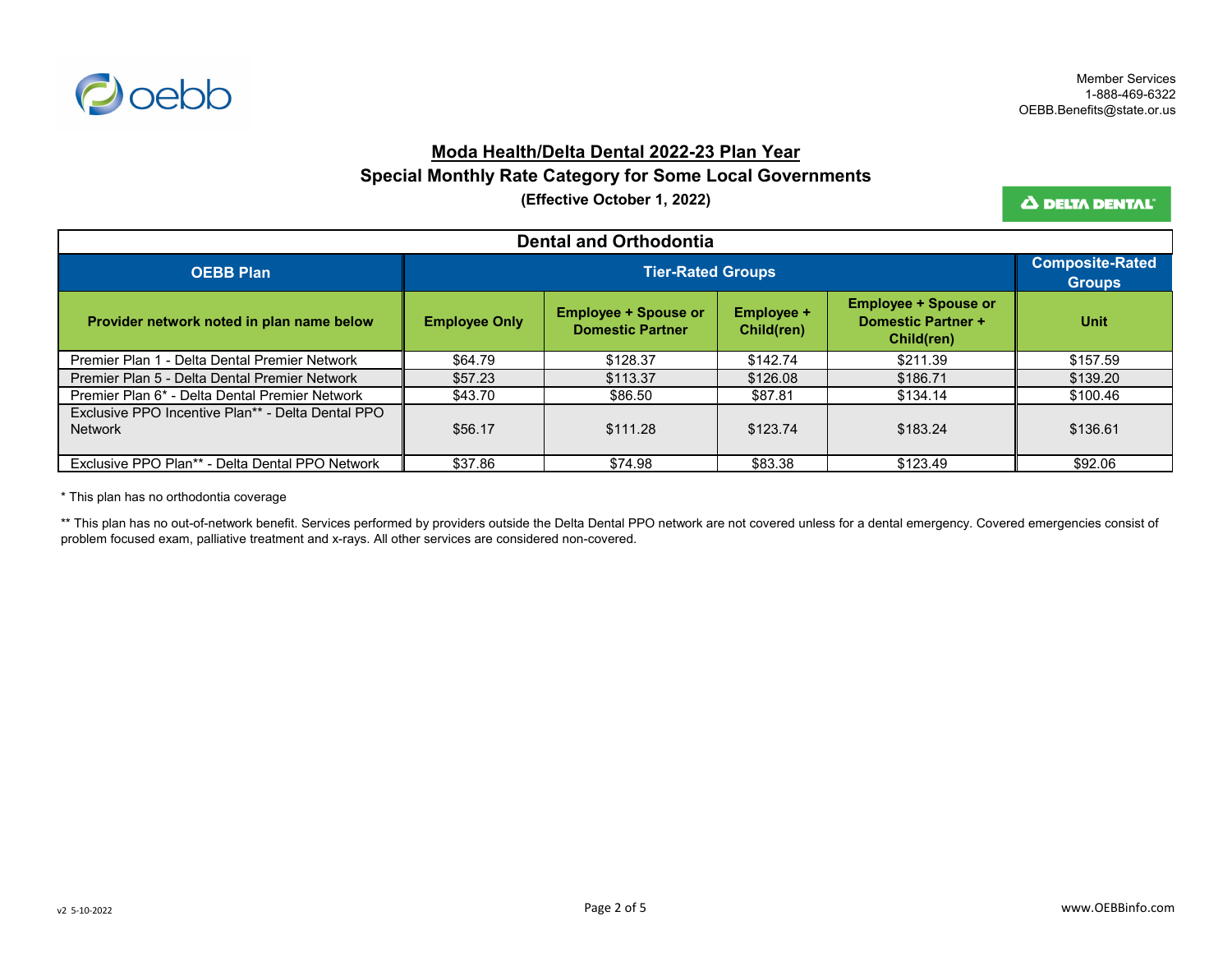

## **Kaiser Permanente 2022-23 Plan Year Special Monthly Rate Category for Some Local Governments (Effective October 1, 2022)**



| <b>Medical and Pharmacy</b>                                                                  |                      |                                                        |                                 |                                                                        |             |  |
|----------------------------------------------------------------------------------------------|----------------------|--------------------------------------------------------|---------------------------------|------------------------------------------------------------------------|-------------|--|
| <b>OEBB Plan</b>                                                                             |                      | <b>Tier-Rated Groups</b>                               |                                 |                                                                        |             |  |
| <b>Must use Kaiser Permanente facilities and</b><br>providers for all non-emergency services | <b>Employee Only</b> | <b>Employee + Spouse or</b><br><b>Domestic Partner</b> | <b>Employee +</b><br>Child(ren) | <b>Employee + Spouse or</b><br><b>Domestic Partner +</b><br>Child(ren) | <b>Unit</b> |  |
| Kaiser Medical Plan 1                                                                        | \$776.01             | \$1,707.22                                             | \$1,474.41                      | \$2,405.63                                                             | \$1,845.80  |  |
| Kaiser Medical Plan 2A                                                                       | \$642.64             | \$1,414.71                                             | \$1,220.95                      | \$1,993.13                                                             | \$1,531.89  |  |
| Kaiser Medical Plan 2B                                                                       | \$622.63             | \$1,370.65                                             | \$1,182.92                      | \$1,931.06                                                             | \$1,483.48  |  |
| Kaiser Medical Plan 3*                                                                       | \$473.26             | \$1,041.80                                             | \$898.82                        | \$1,467.41                                                             | \$1,126.10  |  |

\* This plan MAY be paired with an HSA (Health Savings Account), but the HSA is not required. Pharmacy is included in this plan as any other covered medical expense. Rx's are applied to the deductible. Once the deductible is met Rx's are paid at the same level as other covered medical expenses.

| <b>Dental and Orthodontia</b>                                                         |                      |                                                                                                                                                                     |          |          |          |  |
|---------------------------------------------------------------------------------------|----------------------|---------------------------------------------------------------------------------------------------------------------------------------------------------------------|----------|----------|----------|--|
| <b>OEBB Plan</b>                                                                      |                      | <b>Composite-Rated</b><br><b>Tier-Rated Groups</b><br><b>Groups</b>                                                                                                 |          |          |          |  |
| Must use Kaiser Permanente facilities and<br>providers for all non-emergency services | <b>Employee Only</b> | <b>Employee + Spouse or</b><br><b>Employee + Spouse or</b><br><b>Employee +</b><br><b>Domestic Partner +</b><br><b>Domestic Partner</b><br>Child(ren)<br>Child(ren) |          |          |          |  |
| Kaiser Dental Plan                                                                    | \$73.07              | \$160.77                                                                                                                                                            | \$138.84 | \$226.53 | \$174.03 |  |

| Vision                                                                                |                      |                                                                                                                                                                     |         |         |         |  |
|---------------------------------------------------------------------------------------|----------------------|---------------------------------------------------------------------------------------------------------------------------------------------------------------------|---------|---------|---------|--|
| <b>OEBB Plan</b>                                                                      |                      | <b>Tier-Rated Groups</b>                                                                                                                                            |         |         |         |  |
| Must use Kaiser Permanente facilities and<br>providers for all non-emergency services | <b>Employee Only</b> | <b>Employee + Spouse or</b><br><b>Employee + Spouse or</b><br><b>Employee +</b><br><b>Domestic Partner +</b><br><b>Domestic Partner</b><br>Child(ren)<br>Child(ren) |         |         |         |  |
| <b>Kaiser Vision Plan</b>                                                             | \$8.28               | \$18.20                                                                                                                                                             | \$15.72 | \$25.66 | \$19.70 |  |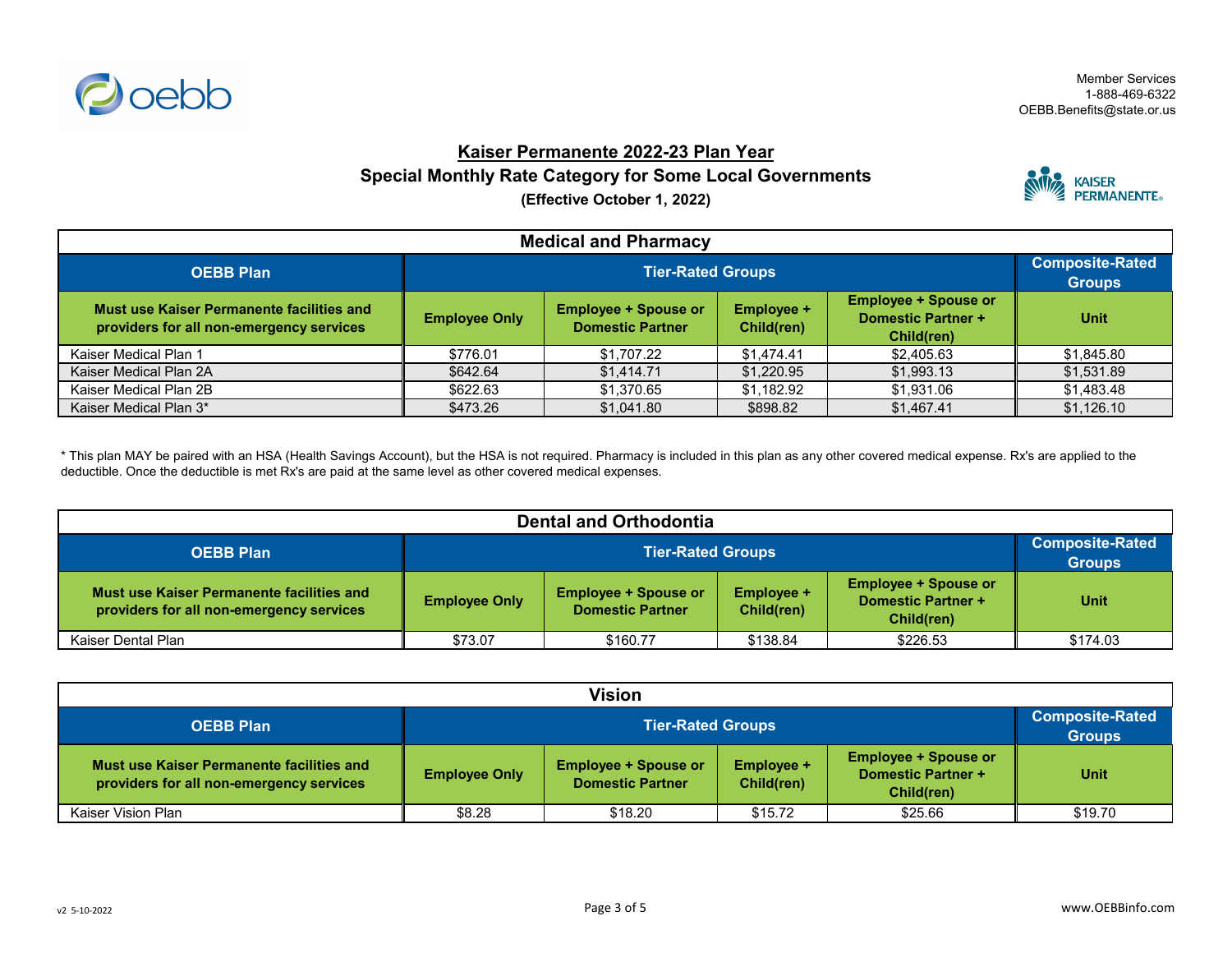

### **Willamette Dental Group 2022-23 Plan Year**

**Special Monthly Rate Category for Some Local Governments**

**(Effective October 1, 2022)**

W Willamette

| <b>Dental and Orthodontia</b>                                                               |                      |                                                                                                                                                                     |         |          |          |  |
|---------------------------------------------------------------------------------------------|----------------------|---------------------------------------------------------------------------------------------------------------------------------------------------------------------|---------|----------|----------|--|
| <b>OEBB Plan</b>                                                                            |                      | <b>Tier-Rated Groups</b>                                                                                                                                            |         |          |          |  |
| Must use Willamette Dental Group facilities and<br>providers for all non-emergency services | <b>Employee Only</b> | <b>Employee + Spouse or</b><br><b>Employee + Spouse or</b><br><b>Employee +</b><br><b>Domestic Partner +</b><br><b>Domestic Partner</b><br>Child(ren)<br>Child(ren) |         |          |          |  |
| Willamette Dental Plan                                                                      | \$46.60              | \$93.20                                                                                                                                                             | \$99.27 | \$148.91 | \$119.53 |  |